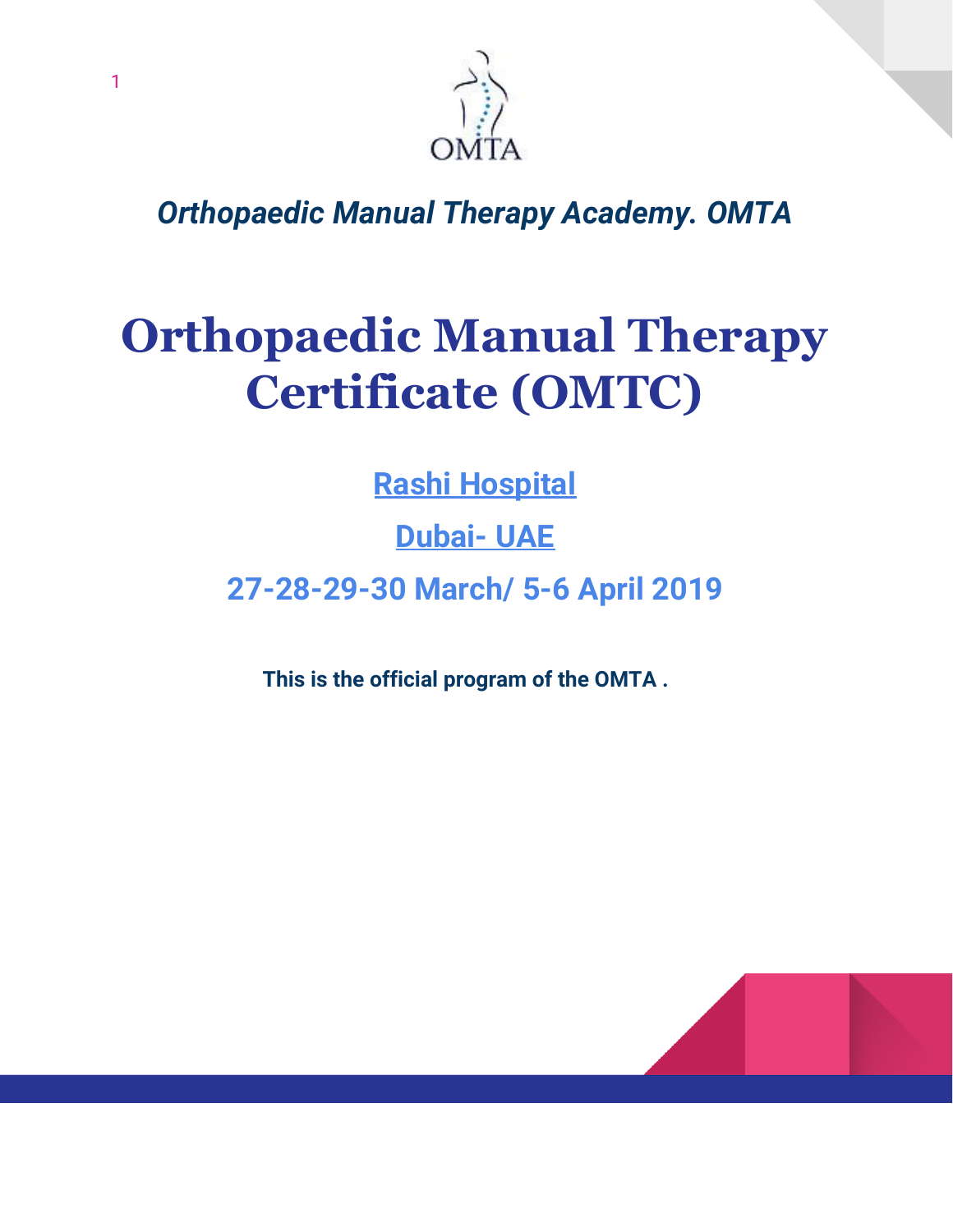

## The program consists of:

**1- Module 1: Manual therapy foundation (MTF) : 2 days 16 Hours 2- Module 2: Clinical reasoning and practice for spine and extremities 2 days 16 Hours 3- Module 3: Integrated manual therapy approach for spine and extremities. 2 days 16 Hours 2-Distance learning self reading and tasks . 3-Certification exam** Course description : [Click](https://docs.wixstatic.com/ugd/a87948_ab889ad2ac1c41f2b35df5a00219a0ee.pdf) here . Who Can attend : **Physiotherapists and medical doctors** Fee : **Early bird registration ( Before 31st January , 2019) 3200 AED Normal registration ( After 31st January, 2019) 3600 AED**

**\*To secure your place a deposit of 1500 AED (Non Refundable) must be paid before the deadline.**